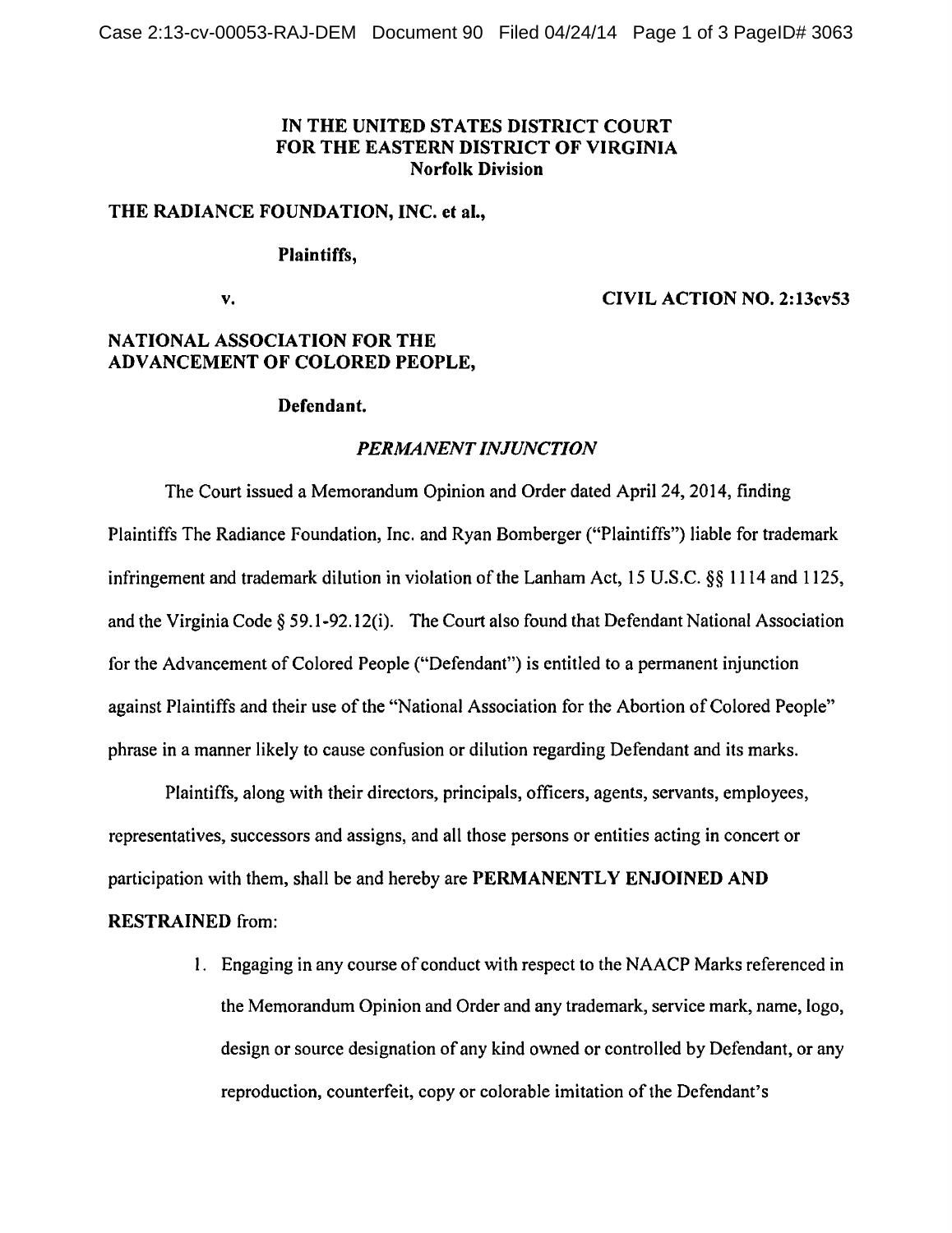trademarks (collectively referred to as "Defendant's trademarks"), which is likely to mislead the public into believing that any products or services marketed and/or offered for sale by Plaintiffs are licensed, sponsored, authorized, or otherwise approved by Defendant;

- 2. Using "National Association for the Abortion of Colored People" in a manner likely to dilute or tarnish Defendant's trademarks or harm the reputation of Defendant and its services;
- 3. Using "National Association for the Abortion of Colored People" in a manner likely to cause confusion, mistake, deception or public misunderstanding that "National Association for the Abortion of Colored People" is affiliated with or otherwise connected to Defendant; and
- 4. Engaging in any other activity constituting infringement of, dilution of or unfair competition with any of Defendant's trademarks through use of the term "National Association for the Abortion of Colored People."

Accordingly, Plaintiffs are hereby ORDERED to deliver up for destruction all goods, advertisements, labels, signs, prints, packages, wrappers, receptacles, computer memory, data, computer programs, software, or any other media, and all other materials in its possession or under its control bearing the NAACP Marks or any other mark containing the terms "NAACP" or "The National Association for the Abortion of Colored People," or any reproduction, counterfeit, copy or colorable imitation of the NAACP Marks, and all plates, molds, matrices, and other means of making or duplicating the same within FIFTEEN (15) DAYS of the date of entry of this Order. Plaintiffs are FURTHER ORDERED within THIRTY (30) DAYS of the date of entry of this Order to discontinue the use of the "National Association for the Abortion of Colored People"